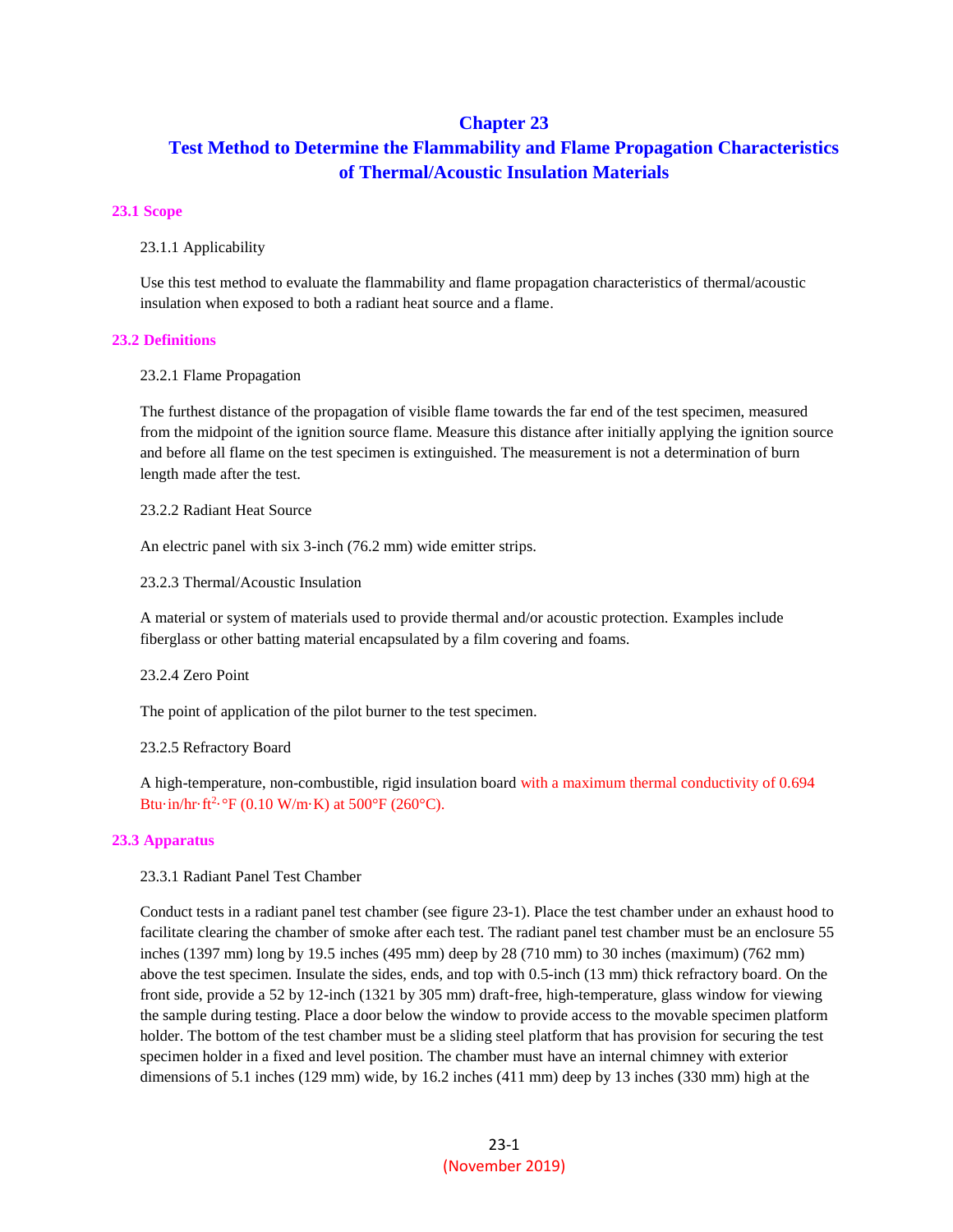opposite end of the chamber from the radiant energy source. The interior dimensions must be 4.5 inches (114 mm) wide by 15.6 inches (395 mm) deep. The chimney must extend to the top of the chamber (see figure 23-2).



*Figure 23-1. Radiant Panel Test Chamber*



*Figure 23-2. Internal Chimney*

23-2 (November 2019)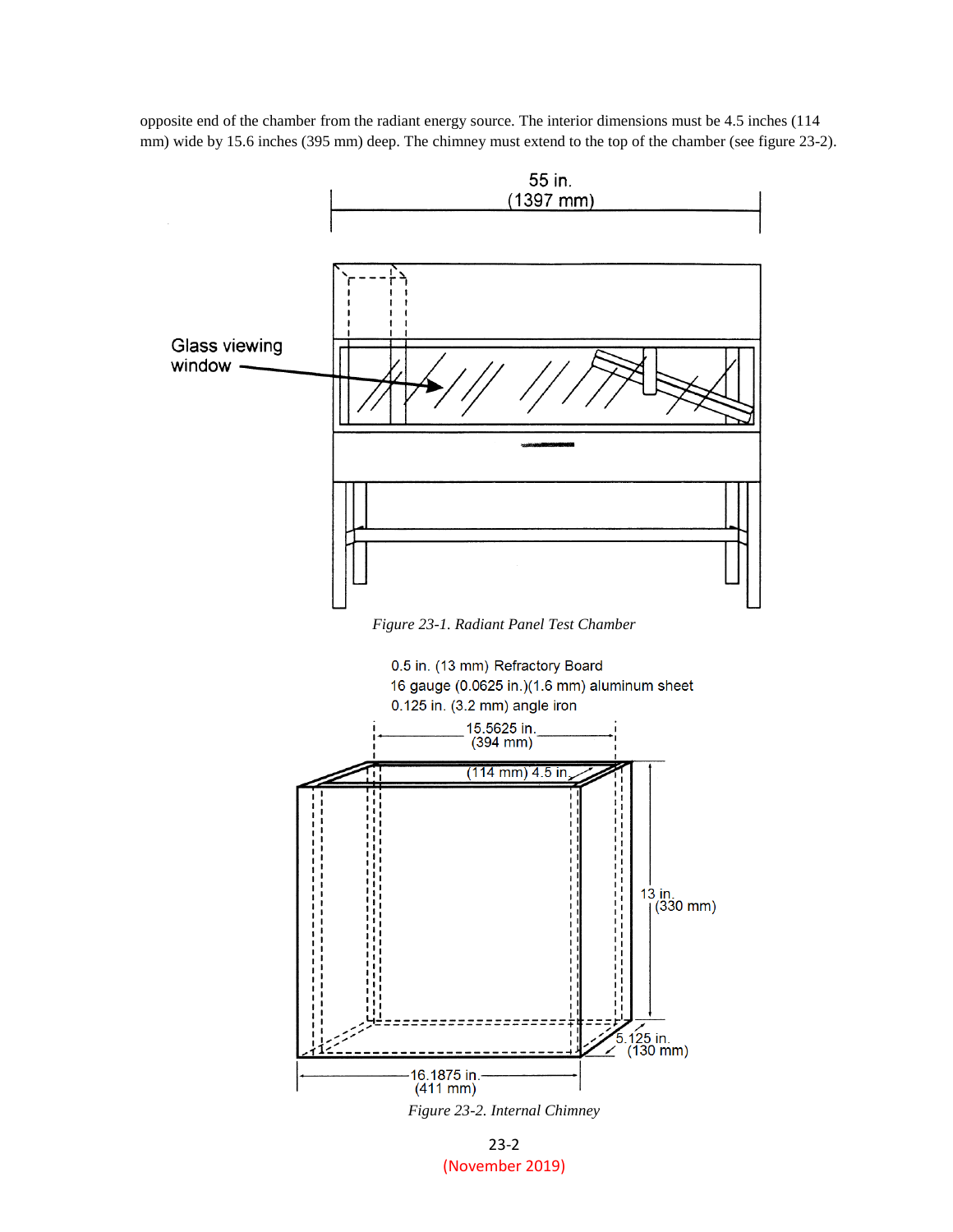# 23.3.2 Electric Radiant Heat Source

Mount the radiant heat energy source in a cast iron frame or equivalent. An electric panel must have six, 3-inch wide emitter strips. The emitter strips must be perpendicular to the length of the panel. The panel must have a radiation surface of 12.875 by 18.5 inches (327 by 470 mm). The panel must be rated at 7574 Watts and be capable of operating at temperatures up to 1300°F (704°C). Use a solid-state power controller and microprocessor-based controller to set the electric panel operating parameters.



*Figure 23-3. Electric Panel*

# 23.3.2.1 Radiant Panel Placement

Mount the panel in the chamber at 30° to the horizontal specimen plane, and 7.5 inches above the zero point of the specimen.

# 23.3.3 Specimen Holding System

# 23.3.3.1 Sliding Platform

The sliding platform serves as the housing for test specimen placement. Brackets may be attached (via wing nuts) to the top lip of the platform in order to accommodate various thicknesses of test specimens. Place the test specimens on a sheet of refractory board either resting on the bottom lip of the sliding platform or on the base of the brackets. It may be necessary to use multiple sheets of material based on the thickness of the test specimen (to meet the sample height requirement). Typically, these noncombustible sheets of material are available in 0.25 inch (6 mm) or 0.5 inch (13 mm) thicknesses. See figure 23-4. A sliding platform that is deeper than the 2-inch (50.8mm) platform shown in figure 23-4 is also acceptable as long as the sample height requirement is met.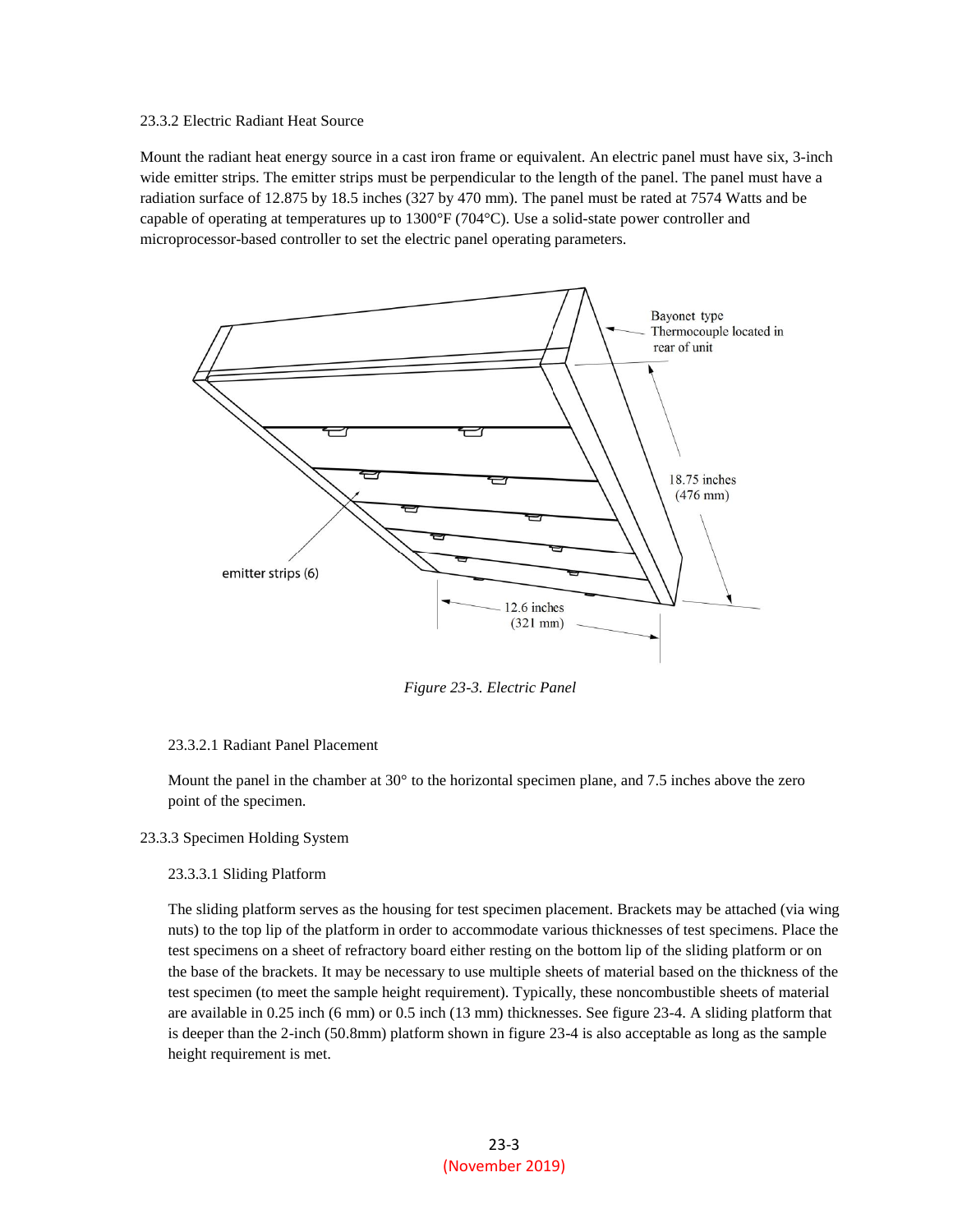

*Figure 23-4. Sliding Platform*

# 23.3.3.2 Specimen Heat Shield

Attach a 0.25 inch (13 mm) piece of refractory board measuring 41.5 by 8.25 inches (1054 by 210 mm) to the back of the platform. This board serves as a heat retainer and protects the test specimen from excessive preheating. The height of this board must not impede the sliding platform movement (in and out of the test chamber). If the platform has been fabricated such that the back side of the platform is high enough to prevent excess preheating of the specimen when the sliding platform is out, a retainer board is not necessary.

# 23.3.3.3 Retaining Frame

Place the test specimen horizontally on the non-combustible board(s). Place a steel retaining/securing frame fabricated of mild steel, having a thickness of 0.125 inch (3.2 mm) and overall dimensions of 23 by 13.125 inches (584 by 333 mm) with a specimen opening of 19 by 10.75 inches (483 by 273 mm) over the test specimen. The front, back, and right portions of the top flange of the frame must rest on the top of the sliding platform, and the bottom flanges must pinch all four sides of the test specimen. The right bottom flange must be flush with the sliding platform. See figure 23-5.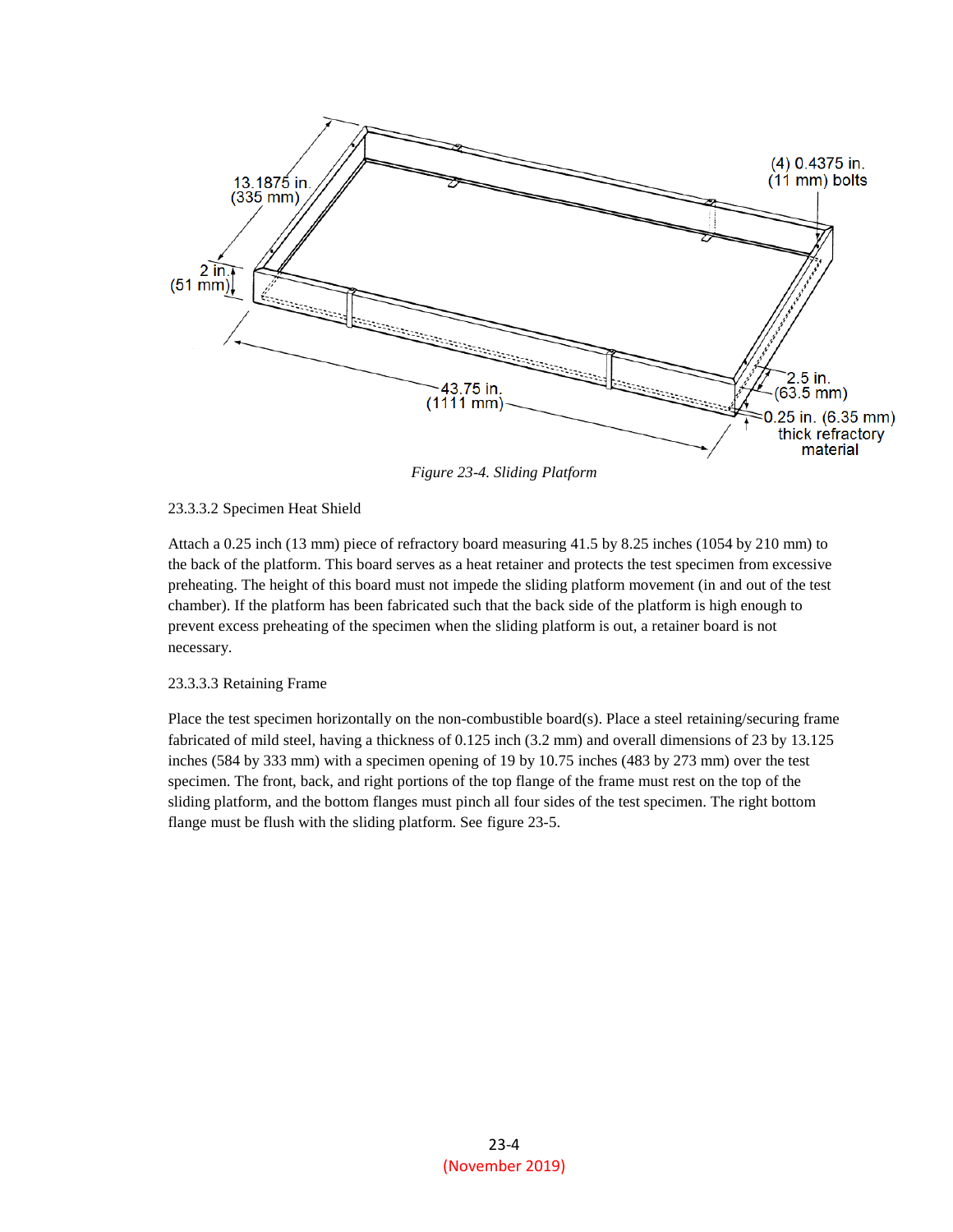



*Figure 23-5. Retaining Frame (3 views)*

23.3.4 Pilot Burner

The pilot burner used to ignite the specimen must be a propane Venturi torch with an axially symmetric burner tip and a propane supply tube with an orifice diameter of 0.006 inches (0.15 mm). The length of the burner tube must be 2.875 inches (71 mm). The propane flow must be adjusted via gas pressure through an in-line regulator to produce a blue inner cone length of 0.75 inch (19 mm). A 0.75 inch (19 mm) guide (such as a thin strip of metal) may be soldered to the top of the burner to aid in setting the flame height. The overall flame length must be approximately 5 inches long (127 mm). Provide a way to move the burner out of the ignition position so that the flame is horizontal and at least 2 inches (50 mm) above the specimen plane. See figure 23-6.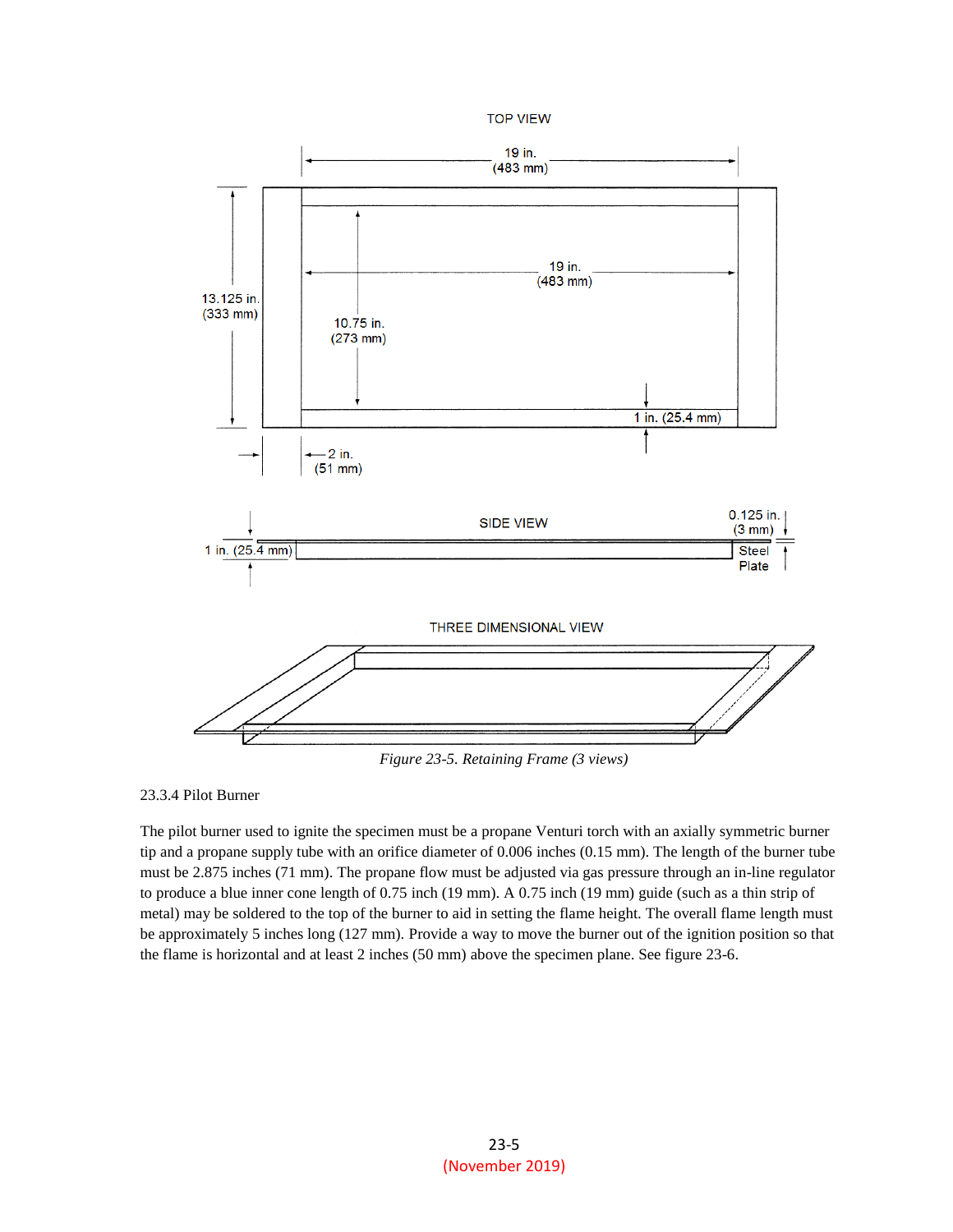

*Figure 23-6. Propane Pilot Burner*

#### 23.3.5 Thermocouples

Install a 24 American Wire Gauge (AWG) Type K (Chromel-Alumel) thermocouple in the test chamber for temperature monitoring. Insert it into the chamber through a small hole drilled through the back of the chamber. Place the thermocouple so that it extends 11 inches (279 mm) out from the back of the chamber wall, 11.5 inches (292 mm) from the right side of the chamber wall, and is 2 inches (51 mm) below the radiant panel. The use of other thermocouples is optional.

# 23.3.6 Calorimeter

The calorimeter must be a one-inch cylindrical water-cooled, total heat flux density, foil type Gardon Gage that has a range of  $0$  to 4.4 BTU/ft<sup>2</sup>-second ( $0$  to 5 Watts/cm<sup>2</sup>).

23.3.7 Calorimeter Calibration Specification and Procedure

23.3.7.1 Calorimeter Specification

23.3.7.1.1 Foil Diameter must be  $0.25 \pm 0.005$  inches  $(6.35 \pm 0.13$  mm).

23.3.7.1.2 Foil material must be thermocouple grade Constantan.

23.3.7.1.3 Temperature measurement must be a Copper Constantan Thermocouple.

23.3.7.1.4 The copper center wire diameter must be 0.0005 inches (0.013 mm).

23.3.7.1.5 The entire face of the calorimeter must be lightly coated with "Black Velvet" paint having an emissivity of 96 or greater.

23.3.7.2 Calorimeter Calibration

23.3.7.2.1 The calibration method must be by comparison to a like standardized transducer.

23.3.7.2.2 The standardized transducer must meet the specifications given in section 23.3.6 of this chapter.

23.3.7.2.3 Calibrate the standard transducer against a primary standard traceable to the National Institute of Standards and Technology (NIST).

# 23-6 (November 2019)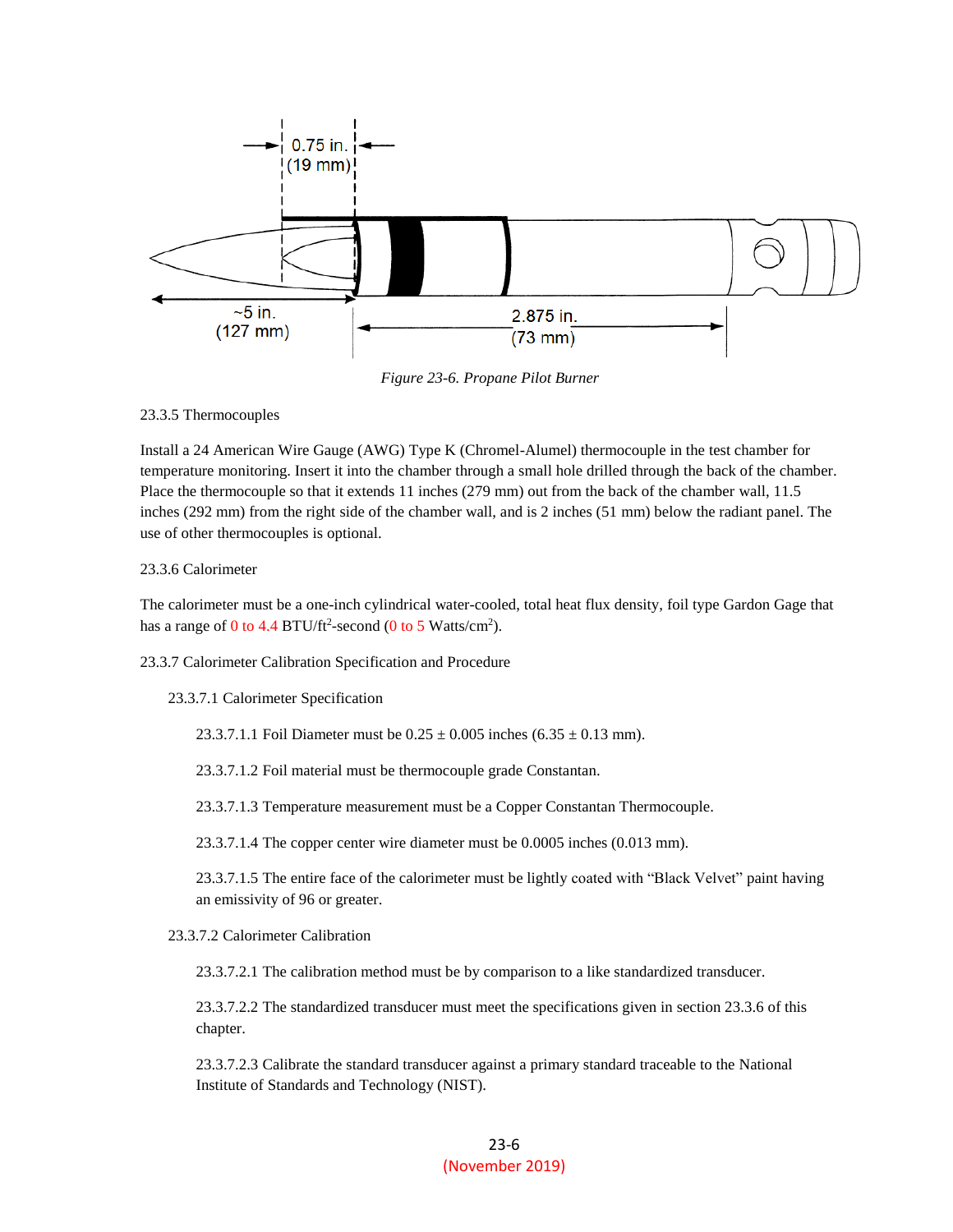23.3.7.2.4 The method of transfer must be a heated graphite plate.

23.3.7.2.5 The graphite plate must be electrically heated, have a clear surface area on each side of the plate of at least 2 by 2 inches (51 by 51 mm), and be  $0.125 \pm 0.0625$  inch thick (3.2  $\pm$  1.6 mm).

23.3.7.2.6 Center the two transducers on opposite sides of the plates at equal distances from the plate.

23.3.7.2.7 The distance of the calorimeter to the plate must be no less than 0.0625 inches (1.6 mm), nor greater than 0.375 inches (9.5 mm).

23.3.7.2.8 The range used in calibration must be at least  $0-3.5$  BTU/ft<sup>2</sup>-second  $(0-3.9$  Watts/cm<sup>2</sup>) and no greater than  $0-5.7$  BTU/ft<sup>2</sup>-second  $(0-6.4$  Watts/cm<sup>2</sup>).

23.3.7.2.9 The recording device used must record the two transducers simultaneously or at least within 0.1 seconds of each other.

# 23.3.8 Calorimeter Fixture

With the sliding platform pulled out of the chamber, install the calorimeter holding frame and place a sheet of non-combustible material in the bottom of the sliding platform adjacent to the holding frame. This will prevent heat losses during calibration. The frame must be 13.125 inches (333 mm) deep (front to back) by 8 inches (203 mm) wide and must rest on the top of the sliding platform. It must be fabricated of 0.125 inch (3.2 mm) flat stock steel and have an opening that accommodates a 0.5 inch (12.7 mm) thick piece of refractory board, which is level with the top of the sliding platform. The board must have three 1-inch (25.4 mm) diameter holes drilled through the board for calorimeter insertion. The distance to the radiant panel surface from the centerline of the first hole ("zero" position) must be 7.5  $\pm$  0.125 inches (191  $\pm$  3 mm). The distance between the centerline of the first hole to the centerline of the second hole must be 2 inches (51 mm). It must also be the same distance from the centerline of the second hole to the centerline of the third hole. See figure 23-7. A calorimeter holding frame that differs in construction is acceptable as long as the height from the centerline of the first hole to the radiant panel and the distance between holes is the same as described in this paragraph.



4 Screws



23-7 (November 2019)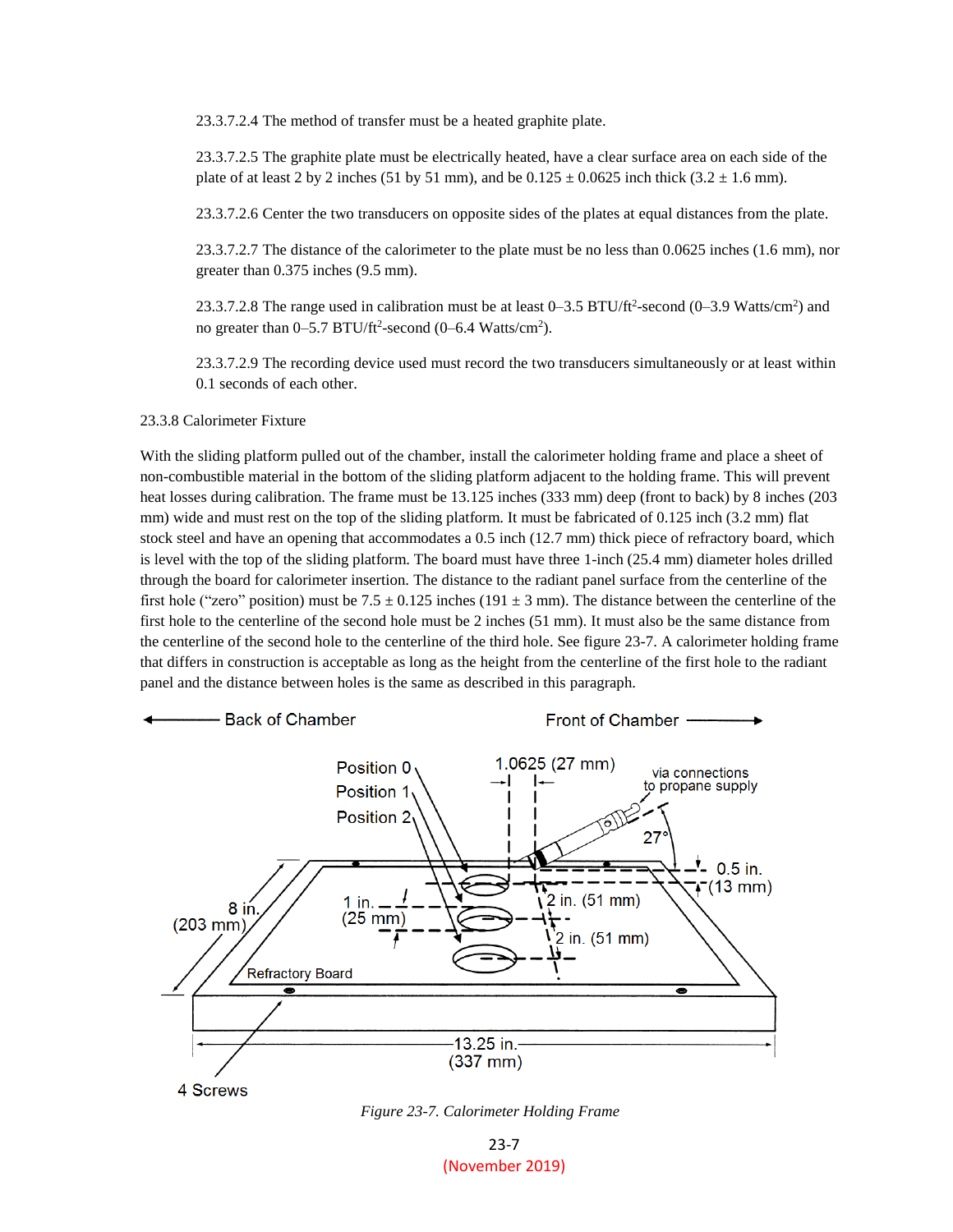# 23.3.9 Instrumentation

Provide a calibrated recording device with an appropriate range or a computerized data acquisition system to measure and record the outputs of the calorimeter and the thermocouple. The data acquisition system must be capable of recording the calorimeter output every second during calibration and calculate a 5-minute average of this data

# 23.3.10 Timing Device

Provide a stopwatch or other device, accurate to  $\pm 1$  second/hour, to measure the time of application of the pilot burner flame.

# **23.4 Test Specimens**

#### 23.4.1 Specimen Preparation

Prepare and test a minimum of three test specimens. If an oriented film cover material is used, prepare and test both the warp and fill directions.

#### 23.4.2 Construction

Test specimens must include all materials used in construction of the insulation (including batting, film, scrim, tape etc.). Cut a piece of core material such as foam or fiberglass, and cut a piece of film cover material (if used) large enough to cover the core material. Heat sealing is the preferred method of preparing fiberglass samples, since they can be made without compressing the fiberglass ("box sample"). Cover materials that are not heat sealable may be stapled, sewn, or taped as long as the cover material is over-cut enough to be drawn down the sides without compressing the core material. The fastening means should be as continuous as possible along the length of the seams. The specimen thickness must be of the same thickness as installed in the airplane.

# 23.4.3 Specimen Dimensions

To facilitate proper placement of specimens in the sliding platform housing, cut non-rigid core materials, such as fiberglass, 12.5 inches (318mm) wide by 23 inches (584mm) long. Cut rigid materials, such as foam,  $11.5 \pm$ 0.25 inches (292 mm  $\pm$  6mm) wide by 23 inches (584mm) long in order to fit properly in the sliding platform housing and provide a flat, exposed surface equal to the opening in the housing.

# 23.4.4 Specimen Conditioning

Condition the test specimens at 70  $\pm$  5°F (21  $\pm$  2°C) and 55  $\pm$  10% relative humidity, for a minimum of 24 hours prior to testing.

# **23.5 Apparatus Calibration**

23.5.1 With the sliding platform out of the chamber, install the calorimeter holding frame. Push the platform back into the chamber and insert the calorimeter into the first hole ("zero" position). See figure 23-7. Close the bottom door located below the sliding platform. The distance from the centerline of the calorimeter to the radiant panel surface at this point must be  $7.5 \pm 0.125$  inches (191  $\pm$  3 mm). Prior to starting the radiant panel, ensure that the calorimeter face is clean and that there is water running through the calorimeter.

23.5.2 Turn on the panel. Adjust the set point on the temperature controller to achieve 1.5 BTU/ft<sup>2</sup> $\cdot$ s  $\pm$  5% (1.7) Watts/cm<sup>2</sup>  $\pm$  5%) at the "zero" position. Allow the unit to reach steady state (this may take up to 1 hour) and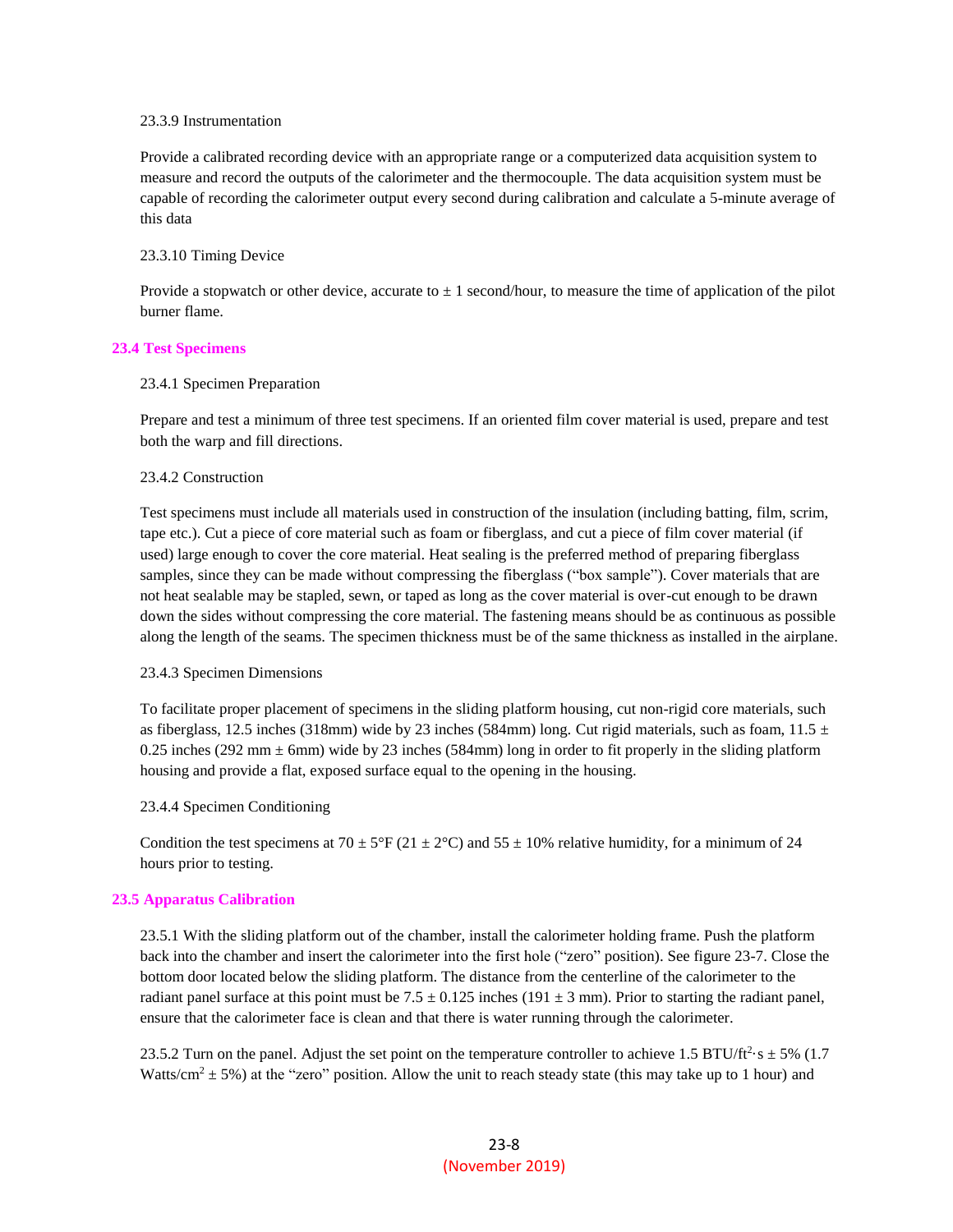calculate a 5-minute average of the "zero position" heat flux. Adjust the set point as necessary to achieve the required heat flux. The pilot burner must be off and in the down position during this time.

23.5.3 After steady-state conditions have been reached, move the calorimeter 2 inches (51 mm) from the "zero" position (first hole) to position 1 and record the heat flux 5-minute average. Move the calorimeter to position 2 and record the heat flux 5-minute average. Allow enough time at each position for the calorimeter to stabilize. Table 23-1 depicts typical calibration values at the three positions.

| Position                           | $BTU/ft2$ -second    | Watts/cm <sup>2</sup> |
|------------------------------------|----------------------|-----------------------|
| "Zero Position"                    |                      |                       |
| Position 1                         | $1.49 - 1.50 - 1.51$ | $1.69 - 1.70 - 1.71$  |
| Position 2                         | $1.43 - 1.44$        | $1.62 - 1.63$         |
| TU 11 22 1 TU 11 CU 11 CU 11 11 12 |                      |                       |

*Table 23-1. Typical Calibration Values*

23.5.4 Open the bottom door; remove the calorimeter and holder fixture. Use caution as the fixture is very hot.

# **23.6 Test Procedure**

23.6.1 Ignite the pilot burner. Ensure that it is at least 2 inches (51 mm) above the top of the platform. The burner must not contact the specimen until the test begins.

23.6.2 Place the test specimen in the sliding platform holder. Ensure that the test sample surface is level with the top of the platform. At "zero" point, the specimen surface must be  $7.5 \pm 0.125$  inches (191  $\pm$  3 mm) below the radiant panel.

23.6.3 Place the retaining/securing frame over the test specimen. It may be necessary (due to compression) to adjust the sample (up or down) in order to maintain the distance from the sample to the radiant panel (7.5  $\pm$ 0.125 inches (191  $\pm$  3 mm) at "zero" position).

*NOTE: With film/fiberglass assemblies, it is critical to make a slit in the film cover to purge any air inside. This allows the operator to maintain the proper test specimen position (level with the top of the platform) and to allow ventilation of gases during testing. A longitudinal slit, approximately 2 inches (51mm) in length, must be centered 3 ± 0.5 inches (76 ± 13 mm) from the left flange of the securing frame. A utility knife is acceptable for slitting the film cover.*

*NOTE: Foam samples tend to rise during testing, which can make flame propagation difficult to determine. It is acceptable to hold the foam sample in place with safety wire if the wire is positioned away from the propane igniter and does not affect the flame propagation.*

23.6.4 Immediately push the sliding platform into the chamber and close the bottom door.

23.6.5 Bring the pilot burner flame into contact with the center of the specimen at the "zero" point and simultaneously start the timer. The pilot burner must be at a 27° angle with the sample and be approximately 0.5 inch (13 mm) above the sample. See figure 23-7. A stop, as shown in figure 23-8, allows the operator to position the burner correctly each time.